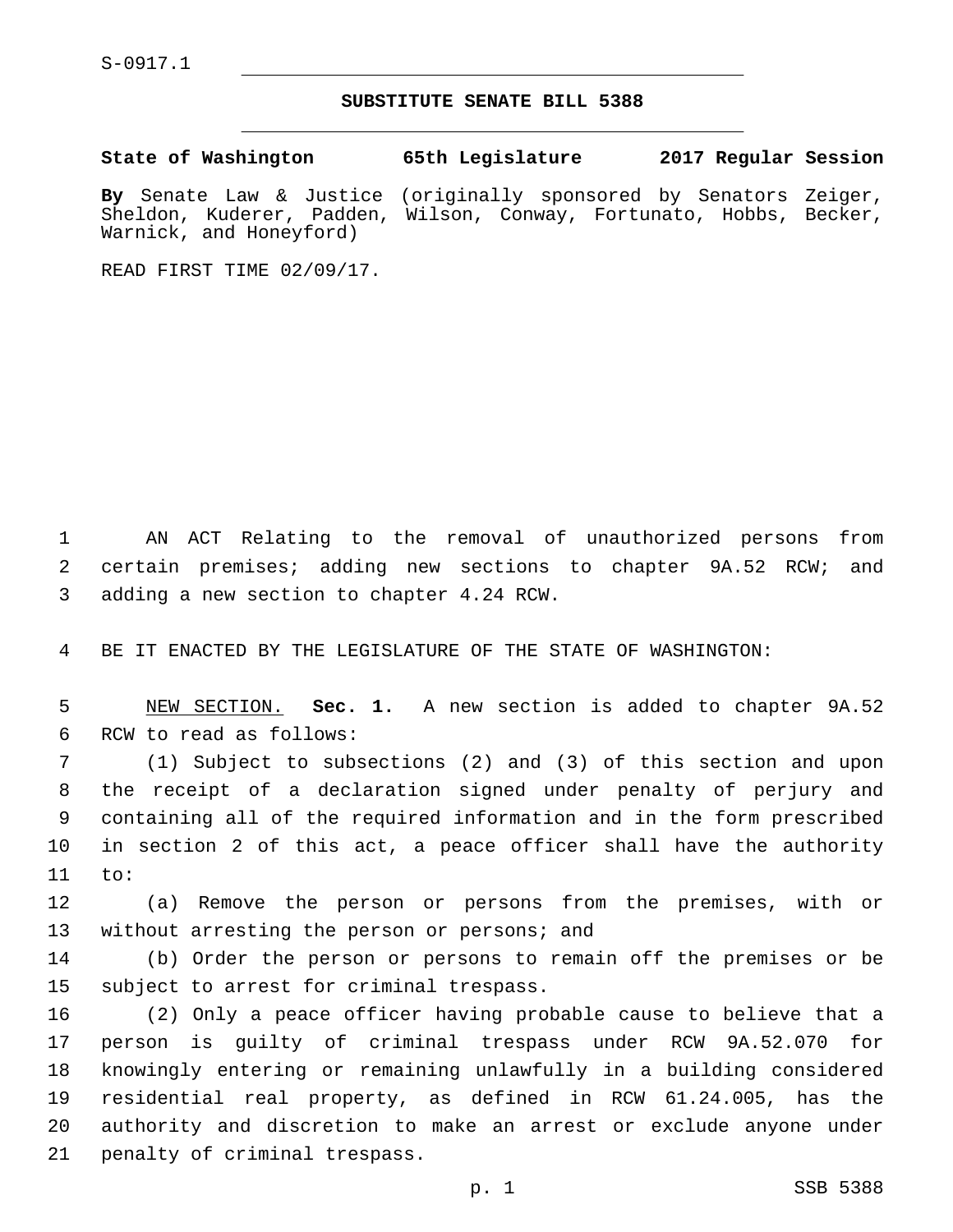(3) While a peace officer can take into account a declaration from the property owner signed under penalty of perjury containing all of the required information and in the form prescribed in section 2 of this act, the peace officer must provide the occupant or occupants with a reasonable opportunity to secure and present any credible evidence provided by the person or persons on the premises, which the peace officer must consider, showing that the person or persons are tenants, legal occupants, or the guests or invitees of 9 tenants or legal occupants.

 (4) Neither the peace officer nor his or her law enforcement agency shall be held liable for actions or omissions made in good 12 faith under this section.

 (5) This section may not be construed to allow a peace officer to remove or exclude an occupant who is entitled to occupy a dwelling unit under a rental agreement or the occupant's guests or invitees.

 NEW SECTION. **Sec. 2.** A new section is added to chapter 9A.52 17 RCW to read as follows:

 The owner of premises, or his or her authorized agent, may initiate the investigation and request the removal of an unauthorized person or persons from the premises by providing to law enforcement a declaration containing all of the following required information and 22 in substantially the following form:

## REQUEST TO REMOVE TRESPASSER(S) FORM

 The undersigned owner, or authorized agent of the owner, of the premises located at .......... hereby represents and declares under 26 the penalty of perjury that (initial each box):

 (1) [ ] The declarant is the owner of the premises or the 28 authorized agent of the owner of the premises;

 (2) [ ] An unauthorized person or persons have entered and are 30 remaining unlawfully on the premises;

 (3) [ ] The person or persons were not authorized to enter or 32 remain;

 (4) [ ] The person or persons were not and have never been a 34 tenant or tenants on that property;

 (5) [ ] The declarant has demanded that the unauthorized person 36 or persons vacate the premises but they have not done so;

 (6) [ ] The premises were not abandoned at the time the 38 unauthorized person or persons entered;